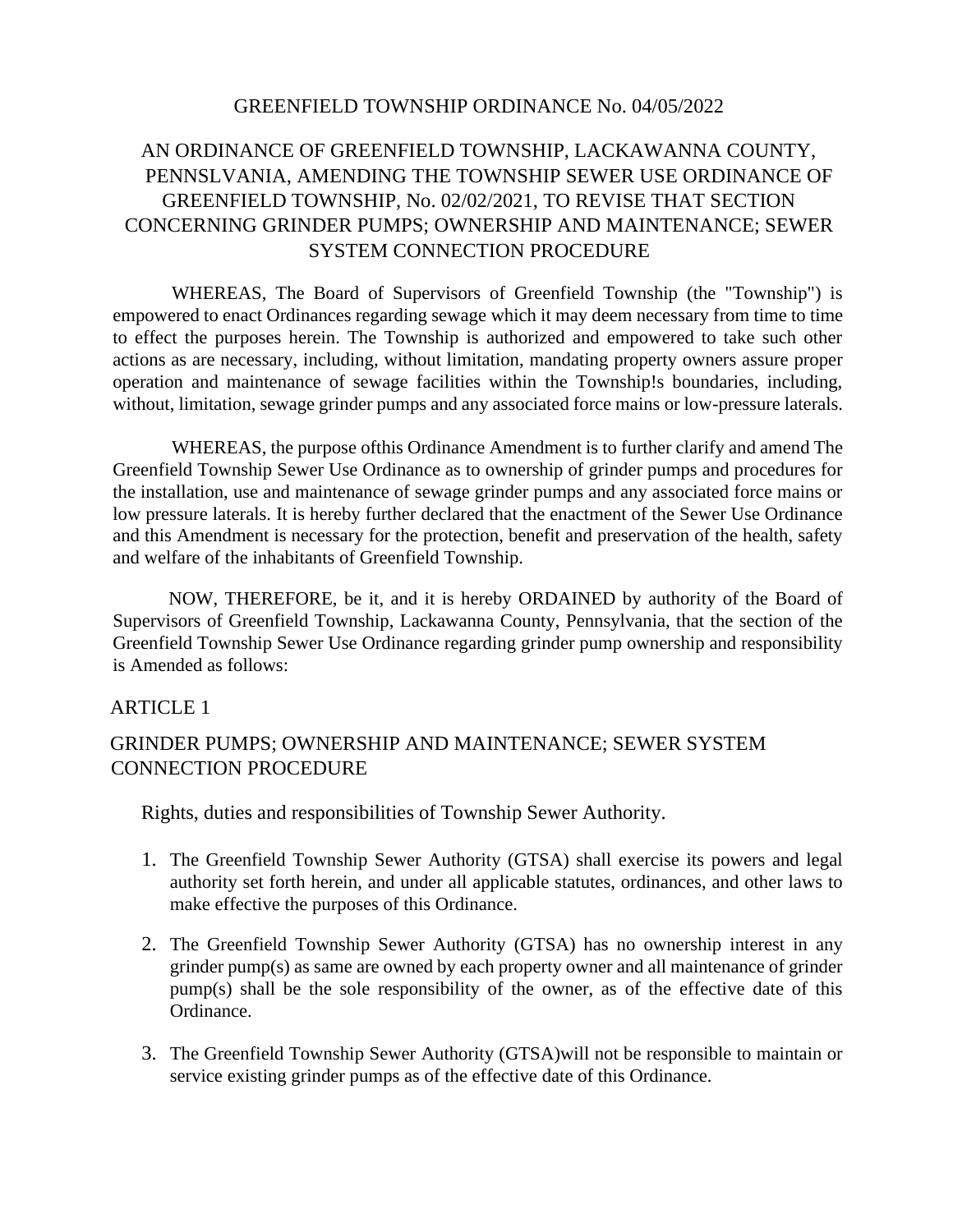- 4. The Greenfield Township Sewer Authority (GTSA) shall require that all grinder pumps and low-pressure sewer systems (and the installation, use, operation, maintenance, service, repair and replacement thereof) shall comply with the rules and regulations of the Township and the GTSA.
- 5. The Greenfield Township Sewer Authority (GTSA) shall require that all grinder pumps and low-pressure sewer systems be connected to the Township's sewage collection and conveyance system in full compliance with all applicable rules and regulations of the Township and the GTSA.
- 6. The Greenfield Township Sewer Authority (GTSA) shall review the type of grinder pump used and ensure that the property owner has provided documentation that full-service capacity is available locally, on short notice, in the event of malfunction, so as to be compatible with system requirements.
- 7. The Greenfield Township Sewer Authority (GTSA) shall exercise its powers and legal authority set forth herein and under all applicable statutes, ordinances and other laws to effect the purposes of this article.
- 8. The Greenfield Township Sewer Authority (GTSA) may require that the property owner enter into an agreement with the GTSA as to the operation, maintenance, repair, usage, service and replacement of the owners grinder pump and associated facilities. If any such agreement is required by the GTSA, the property owner may not install, activate, use or operate a grinder pump until and unless the property owner has executed such an agreement on terms as are reasonably required by the GTSA.
- 9. All grinder pumps and low-pressure sewer systems (and the installation, use, operation, maintenance, service, repair and replacement thereof) shall comply with the rules and regulations of the GTSA.
- 10. All grinder pumps and low-pressure sewer systems shall be connected to the sewage collection and conveyance system in full compliance with the applicable rules and regulations of the Township and the GTSA.
- 11. The Greenfield Township Sewer Authority shall maintain control over the type of grinder pumps used and assure that full-service capability is available locally on short notice.
- 12. The Greenfield Township Sewer Authority shall bear no responsibility whatsoever for the purchase, installation, use, operation, maintenance, service, repair or replacement of the grinder pump and/or its low-pressure force main or lateral, or any of their component parts, except as otherwise set forth herein.

Duties and responsibilities of others.

1. Each property owner served by a grinder pump shall bear full ownership and responsibility for providing, installing, using, operating, maintaining, servicing, repairing and replacing his or her grinder pump and/or its low-pressure force main or lateral, unless otherwise set forth herein.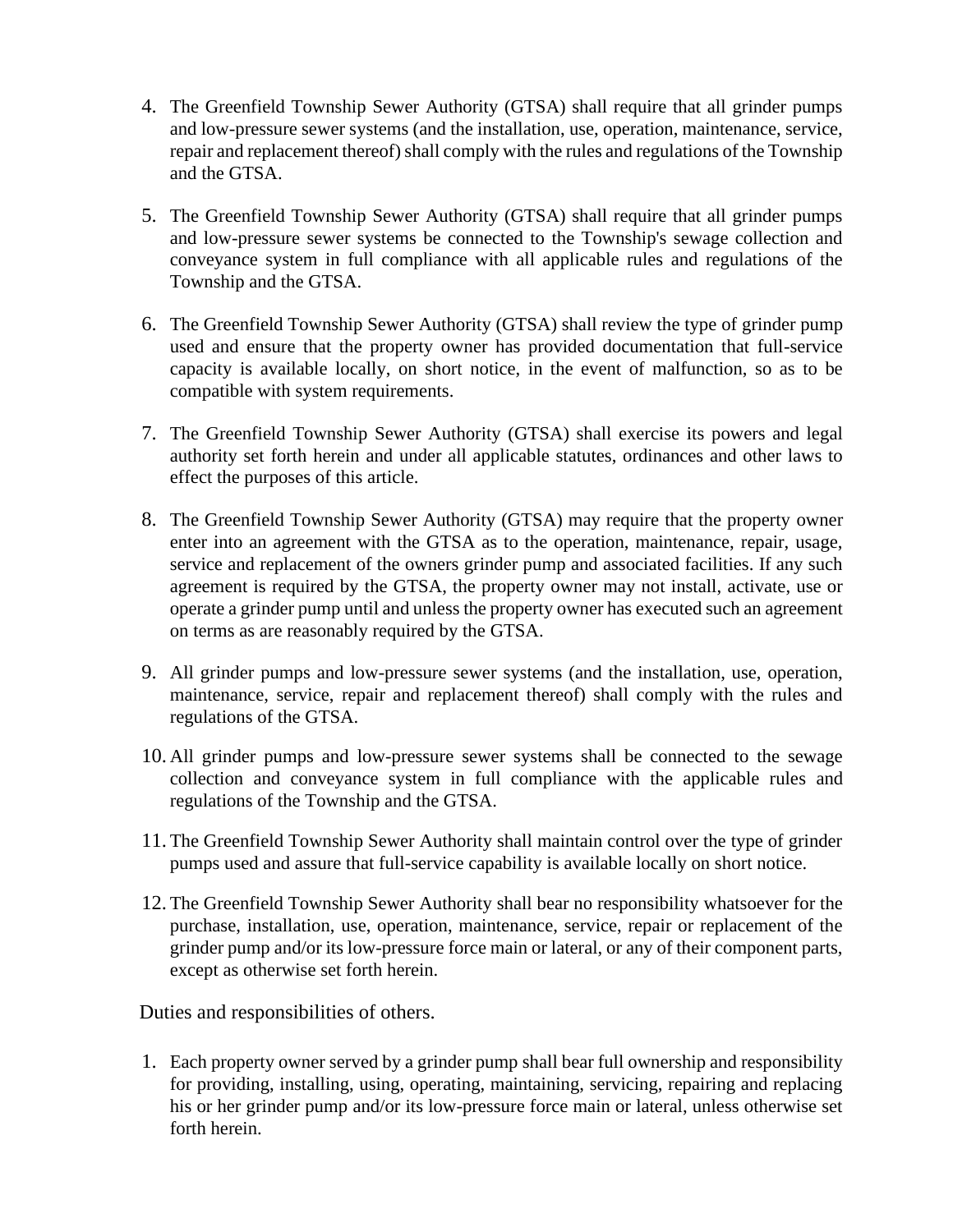- 2. Each property owner served by a grinder pump shall have full responsibility for using the pump consistent with the manufacturer's instructions and shall avoid introducing into the sewerage system materials that may damage the impellers on the pump, including, without limitation, items designated as biodegradable in septic tanks.
- 3. Each property owner served by a grinder pump shall close the sewage system and cease operations during any period when the grinder pump and/or low-pressure system serving a property is inoperable for more than three days.
- 4. Where the low-pressure force main or lateral is shared between property owners, they shall submit to the Greenfield Township Sewer Authority and the Greenfield Township Sewage Enforcement Officer (SEO) a declaration of easement, covenants and restrictions in recordable form setting forth the agreement of each benefited property crwner with respect to the installation, use, operation, maintenance, service, repair and replacement of the lowpressure system, which agreement shall bind all future property owners. Following the approval of the low-pressure system by all applicable governmental entities, the Township will not issue a permit for its installation until evidence is presented that such agreement has been recorded in the office of the Recorder of Deeds in and for Lackawanna County, Pennsylvania.
- 5. Full maintenance and ownership of a new sewage grinder pump shall immediately be the responsibility of the property owner.
- 6. The owner of the property to be connected to the municipal sewer system shall be required to purchase the grinder pump and necessary appurtenances for the connection of the property to the municipal sewer system and shall assume all ownership thereof.
- 7. The property owner shall be solely responsible for obtaining all necessary permits to connect said property to the municipal sewer system.
- 8. Grinder pump installation, inspection, and payment.
	- a) The owner of the property being connected to the municipal sewer system shall be solely responsible for all costs and expenses for the installation and testing of said household sewage grinder pump and the restoration of the property.
	- b) The grinder pump shall be installed in accordance with standard specifications prepared by the GTSA Engineer.
	- c) Each property owner shall, at his/her own expense, contract with either the Greenfield Township Sewer Authority (GTSA), a plumber or a private, independent contractor who has specialized training by the manufacturer of the original equipment to service the grinder pump and all of its appurtenances. Property owner shall annually renew and provide a copy of this maintenance contract to the GTSA for the life of the grinder pump. GTSA staff or assigned representative shall inspect all installations.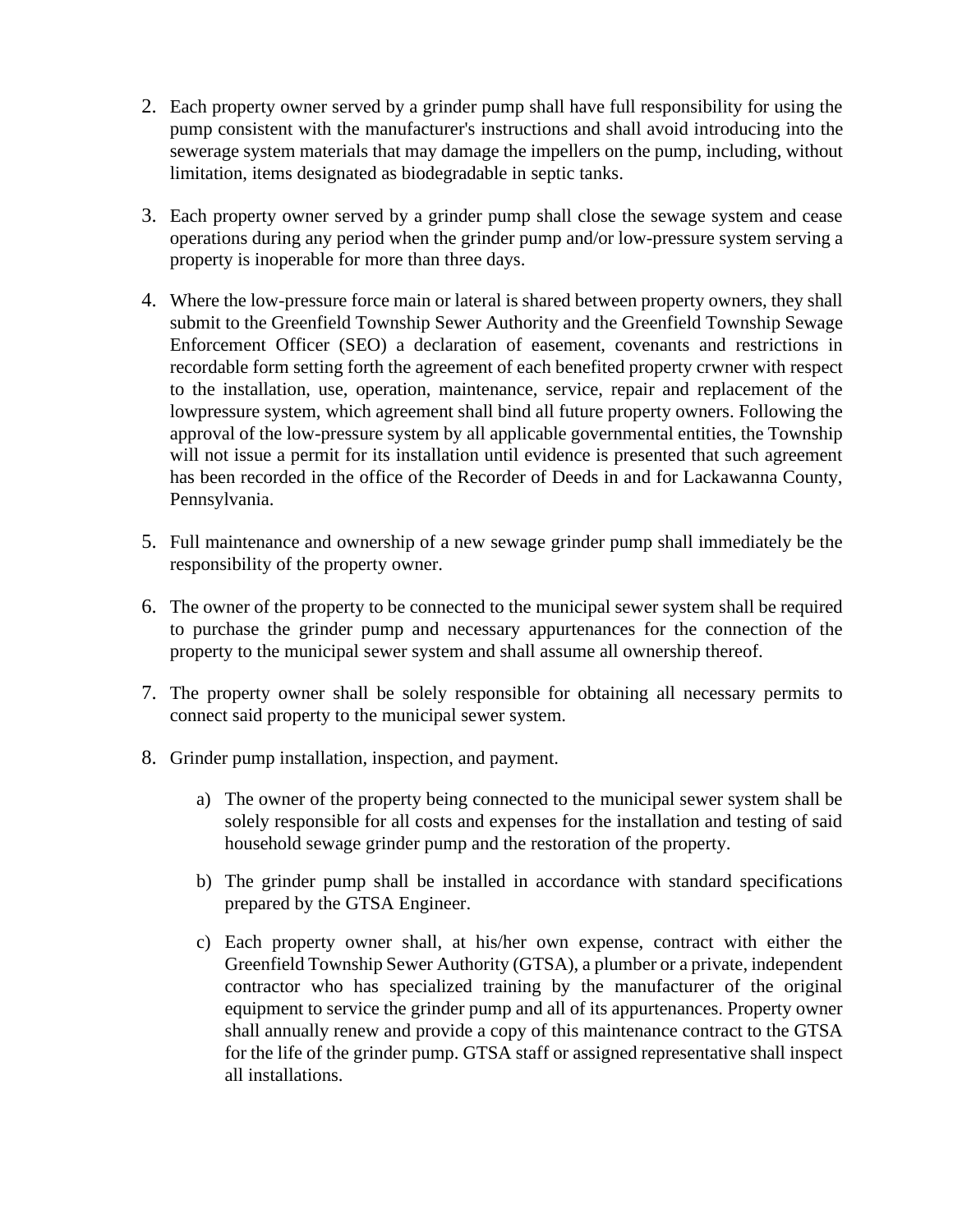- d) The GTSA Engineer or his designee shall inspect and approve the installation of said household sewage grinder pump in accordance with the GTSA standard specification.
- e) The property owner shall pay an escrow to the GTSA all expenses in reviewing and approving the plans and construction. In the event that the escrow is depleted and the balance is not paid within 30 days of billing by the GTSA, the escrow balance shall be added to the next sewer installment bill and shall be billed to the property (Yvvner as part of the sewer bill.
- f) In the event that any work or inspections are conducted, and report is generated from each inspection, the property owner shall provide the GTSA a copy of the inspection report, signed by the contractor. The inspection report shall certify that the grinder pump is operational, indicate resolution of any deficiencies noted in the contractor's inspection, as well as any service or alarm calls which occurred in the period between inspections. Should property owner wish to make a revision or modification to the grinder pump, property owner is responsible for obtaining any required permits from the Township and GTSA prior to modification or revision as well as providing an amended and revised drawing detailing the revision or modification to the GTSA. All costs associated with inspections, modifications and amendments ofand to the grinder pump shall be borne solely by the property owner.
- g) If a property owner or his or her agent is having operational difficulty with its grinder pump, the owner may contact the GTSA (570-222-4889) for repair service. GTSA has replacement pumps as well as trained staff competent to perform repairs on the existing E-One grinder pump. The owner will be billed for service fees and costs regarding same and no work will commence unless the service fee and costs are paid prior thereto.

## ARTICLE 11

## RESPONSIBILITY FOR CONTROL ALARM PANEL

CONTROL/ALARM PANEL: Each Grinder Pump Station shall include a NEMA 4X, UL listed panel suitable for wall or pole mounting. Each control/alarm panel shall include a complete alarm circuit, having a visual and audible alarm device. The visual alarm shall be a red fluted lens mounted to the top of the panel in such a manner as to maintain rain proof integrity. The audio device shall be capable of being de-activated by means of a silence switch mounted on the exterior of the panel. The alarm device shall indicate, as a minimum, high and low-level conditions in the basin. Circuit breakers, capacitors, and all components necessary to accomplish proper pump operation may be installed either in the control panel or in the basin. The property owner is solely responsible for all costs associated with service by GTSA on the Control/Alarm Panel and shall bear all cost in the event of the need for replacement.

# ARTICLE 111

PROPERTY OWNER'S DUTY TO INDEMNIFY, HOLD HARMLESS AND DEFEND.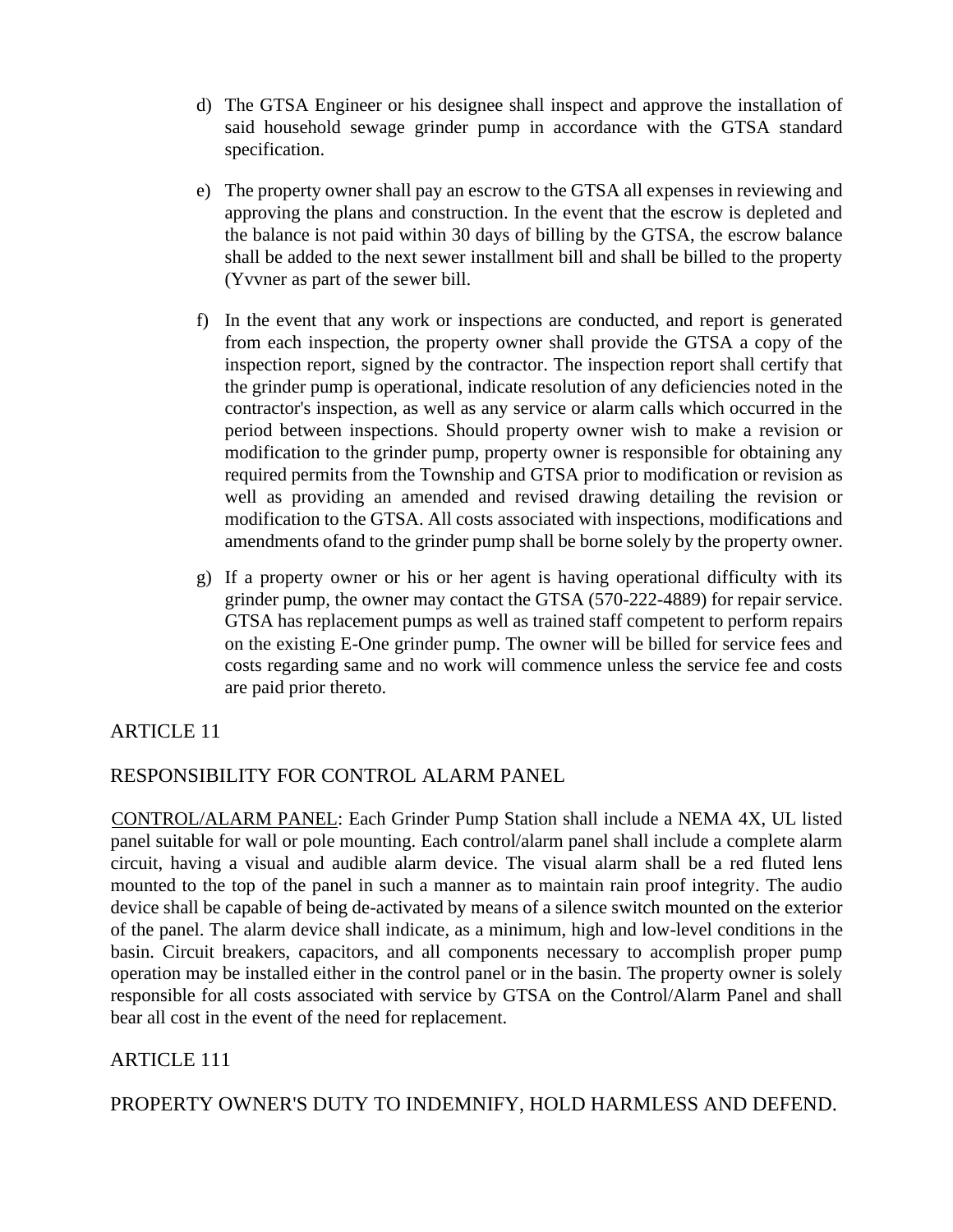The property owner shall be obligated to indemnify, hold harmless and defend the Township and the Greenfield Township Sewer Authority and all officers, public officials, solicitors, engineers, employees and agents of the Authority or Township from any claims, suits, fines, remedial expenses, damages, legal expenses or judgments indirectly and directly related to the grinder pump and associated facilities, or to the design, construction, operation, maintenance, repair or replacement of the grinder pump or any associated facilities. The property owner shall reimburse the Township and Authority for any expenses it may incur, including legal fees, engineering fees and expert witness fees.

In the event the property owner shall fail to pay the costs, legal fees, other expenses, damages or judgment as herein provided, the Township and Authority shall have the right to recover such sums by all legal means, including by placing a municipal lien on the property. The Township and the GTSA and any person or entity entitled to a defense or indemnity under this article shall also be entitled to collect from property owner all costs and expenses (including all attorney's fees and other litigation costs) incurred in taking any action to enforce the property owner's duty to defend or duty to reimburse costs or duty to hold harmless. The indemnity, defense and hold harmless obligations of the property owner under this article shall include and extend to all loss, injury or damage even if such is attributable in part, but not exclusively to, the fault, failure or negligence of the GTSA or the Township or any officer, public official, solicitor, engineer, agents or employees of either the GTSA or the Township. The indemnity, defense and hold harmless obligations of property owner under this agreement apply to, and include, claims made by, and injuries to, employees of property owner.

### ARTICLE IV

#### REIMBURSMENT OF COSTS.

In the event the GTSA performs the property owner's obligations as outlined in this Ordinance or any agreements resulting here from, the GTSA shall charge the property owner the cost incurred by the GTSA, pursuant with the most recent schedule of rates and fees, to perform the property owner's obligations and property owner shall reimburse the GTSA for all such costs. The GTSA shall also collect an administrative fee from the property owner in the amount of 15% of the actual total costs of materials/parts, etc.

## ARTICLE V

## REMEDIES OF TOWNSHIP and GREENFIELD TOWNSHIP SEWER AUTHORITY.

In the event of property owner's failure to perform under or comply with this Ordinance or any agreements resulting here from, the Township and/or GTSA shall have the right to pursue whatever legal or equitable remedy it deems appropriate, including, but not limited to, an action for specific performance against the property owner and filing a lien against the property.

## ARTICLE VI

ABATEMENT OF NUISANCES.